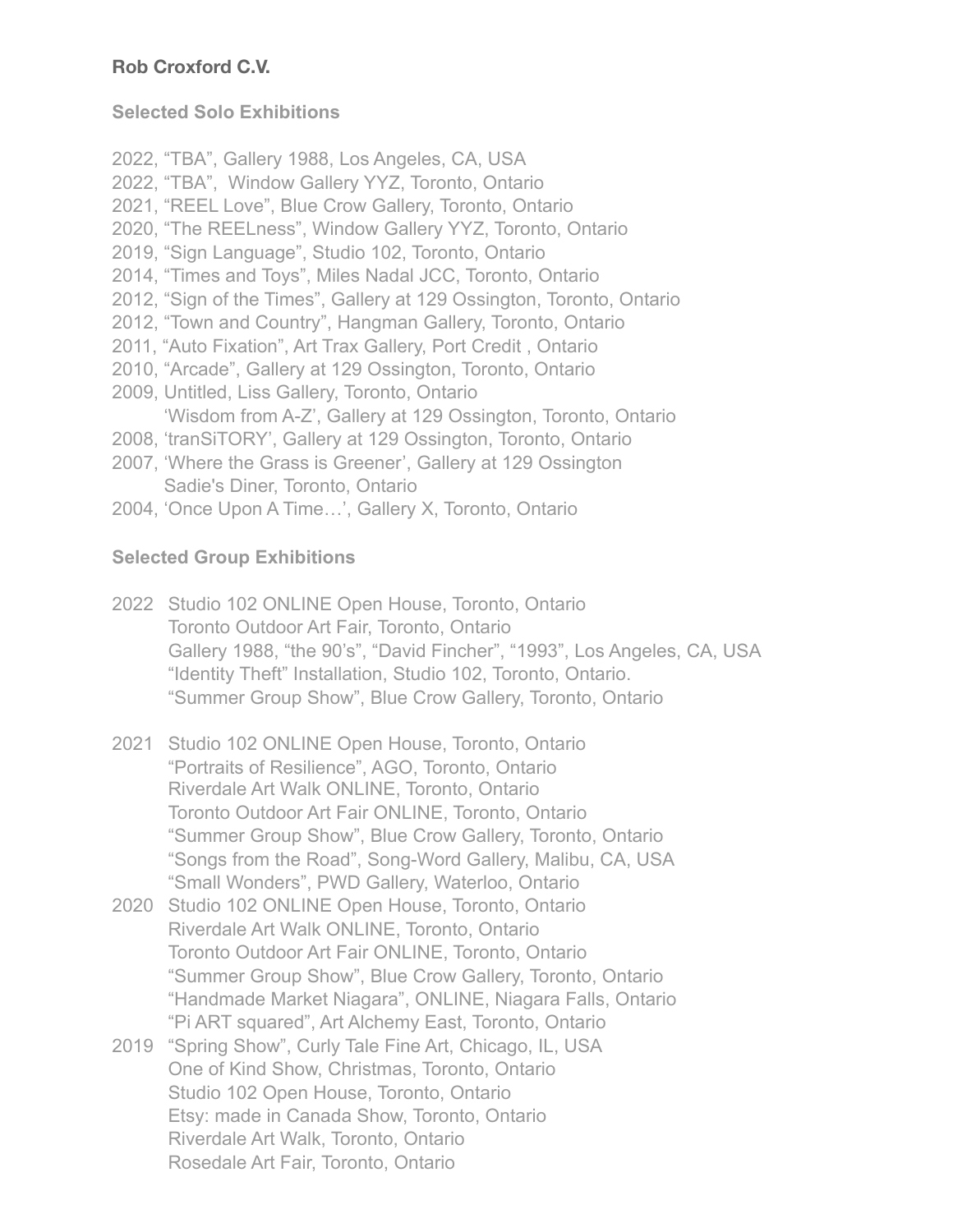"Summer Group Show", Blue Crow Gallery, Toronto, Ontario. "Summer Smalls", Butter Gallery, Collingwood, Ontario "The Big Draw Festival, High Park, Toronto, Ontario

- 2018 "Make Believe", Curly Tale Fine Art, Chicago, IL, USA "Miniatures Show", McVarish Gallery, Astoria, Oregon, USA Toronto Outdoor Art Exhibition, Toronto, Ontario "Summer Group Show", Blue Crow Gallery, Toronto, Ontario. Etsy: made in Canada Show, Toronto, Ontario "Disney" and "Marvel" Show, LaBodega Gallery, San Diego, USA James Street Supercrawl, Hamilton, Ontario "Let's Play", Noodle Gallery, Caledon, Ontario Riverdale Art Walk, Toronto, Ontario One of Kind Show, Christmas, Toronto, Ontario
- 2017 One of Kind Show, Christmas, Toronto, Ontario Nuit Rose, Toronto, Ontario Toronto Outdoor Art Exhibition, Toronto, Ontario "Summer Group Show", Blue Crow Gallery, Toronto, Ontario. Little Art Show, Markham, Ontario Julia Veenstra Square Foot Shoe, Hamilton, Ontario Riverdale Art Walk, Toronto, Ontario Etsy: made in Canada Show, Toronto, Ontario James Street Supercrawl, Hamilton, Ontario
- 2016 One of Kind Show, Christmas, Toronto, Ontario Kensington Market Art Fair, Toronto, Ontario Riverdale Art Walk, Toronto, Ontario Etsy: made in Canada Show, Toronto, Ontario James Street Supercrawl, Hamilton, Ontario
- 2015 One of Kind Show, Christmas, Toronto, Ontario "Square Foot Show", Julia Veenstra Gallery, Hamilton, ON Cabbagetown Art & Crafts Show, Toronto, Ontario Wychwood Barns Art Market, Toronto, Ontario Queen & Jackson Arts and Crafts Show, Hamilton, ON S.P.O.T. Pop-up, Toronto, ON Downton Downtown, Hamilton, ON The Artist Project, Toronto, Ontario
- 2014 "Square Foot Show", Julia Veenstra Gallery, Hamilton, ON Ottawa Art Expo, Ottawa Ontario "May the Fords be with You " Atomic Toybot, Toronto, ON Kensington Market Art Fair, Toronto, Ontario Artscape Equinox, Toronto, Ontario The Artist Project, Toronto, Ontario Artfest Distillery, Toronto, Ontario Toronto Outdoor Art Exhibition, Toronto, Ontario Cabbagetown Art & Crafts Show, Toronto, ON
- 2013 "Holiday Art Market", Artscape Barns, Toronto, ON "Canadiana" , Project Gallery, Toronto, ON "Just my Type", #Hashtag Gallery, Toronto, ON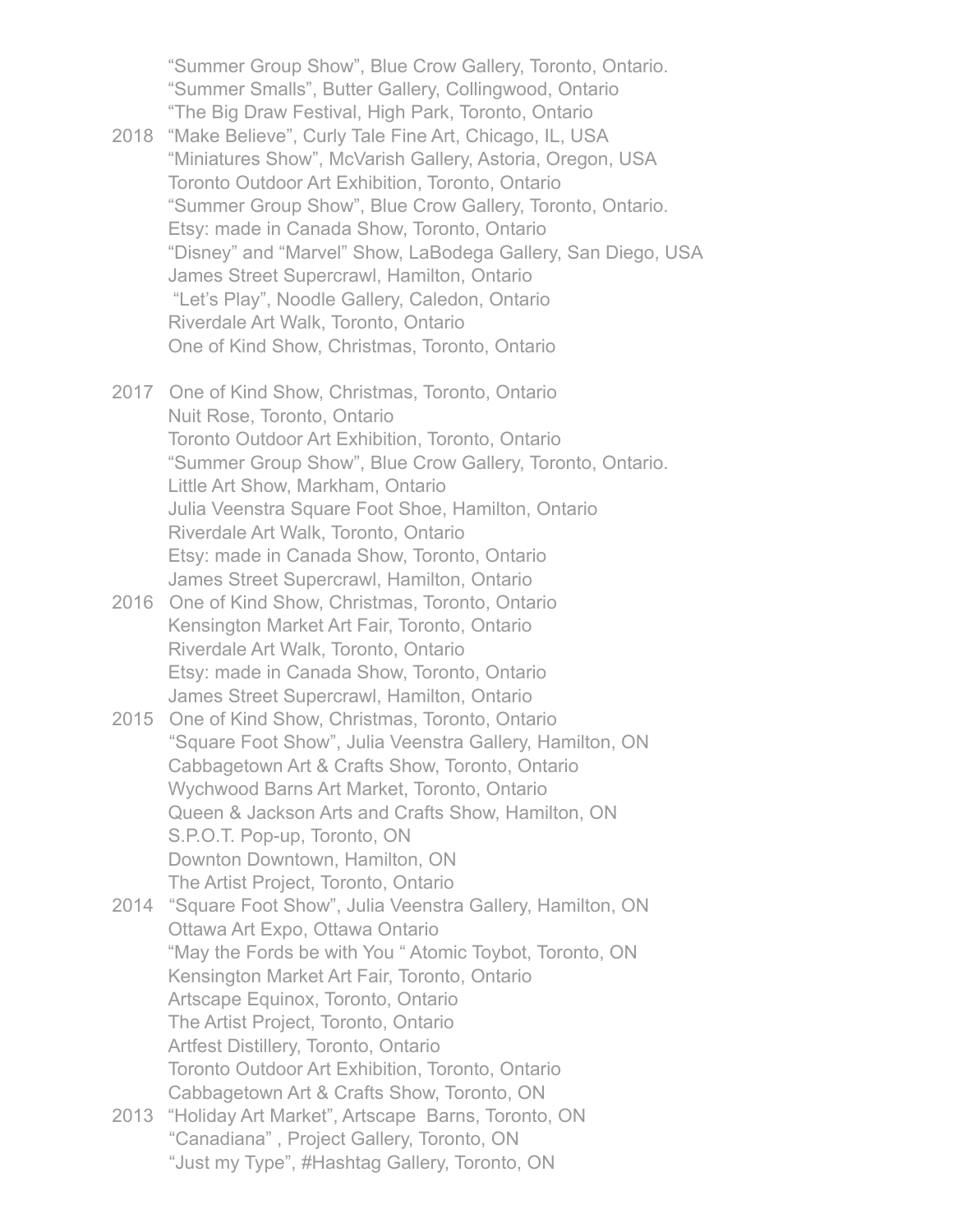Cabbagetown Art & Crafts Show, Toronto, ON Riverdale Art Walk, Toronto, Ontario Toronto Outdoor Art Exhibition, Toronto, Ontario "Monsters & Robots", and "Pony Paddock " Atomic Toybot, Toronto, ON The Artist Project, Toronto, Ontario 2012 The Artist Project, Toronto, Ontario "Spring", and "Dualtity", MJG Gallery, Toronto, Ontario "The Collective, 12 days of art", Toronto, Ontario "Square Foot Show" AWOL Gallery, Toronto 2011 Toronto Outdoor Art Exhibition, Toronto, Ontario 'The Artist Project', Toronto, Ontario Riverdale Art Walk, Toronto, Ontario "The Collective, 12 days of art", Toronto, Ontario "From Canada with Love", Pennello Gallery, Cleveland, OH, USA 2010, "U-8", Sopa Fine Arts, Kelowna, B.C. Toronto Outdoor Art Exhibition, Toronto, Ontario 'The Artist Project', Toronto, Ontario 2009 The Toronto International Art Fair, Liss Gallery Booth, Toronto, Ontario Toronto Outdoor Art Exhibition, Toronto, Ontario "Upstairs/Downstairs", Hangman Gallery, Toronto, Ontario 'The Artist Project, Toronto, Ontario The Royal Agricultural Fair Art Exhibition, Toronto, Ontario 2008, "Winter's Chill", Gallery at 129 Ossington, Toronto, Ontario Art in the Park, Bronte Park, Oakville Toronto Outdoor Art Exhibition, Toronto, Ontario Riverdale Art Walk, Toronto, Ontario 2007, Toronto Outdoor Art Exhibition, Toronto, Ontario Winter's Chill", Gallery at 129 Ossington, Toronto, Ontario Queen West Art Crawl, Toronto, Ontario Riverdale Art Walk, Toronto, Ontario Tin Toys, Hangman Gallery, Toronto, Ontario "Extravaganza", Lonsdale Gallery, Toronto, Ontario Art Interiors, Toronto, Ontario 2006, Toronto Outdoor Art Exhibition, Toronto, Ontario Queen West Art Crawl, Toronto, Ontario Riverdale Art Walk, Toronto, Ontario "Better than Underpants", Hangman Gallery, Toronto, Ontario 'Deck the Walls', Gallery X, Toronto, Ontario Group Show, Oma Chiropractic, Toronto, Ontario OneZedTwo Gallery, Toronto, Ontario 'Trappings', Gallery X, Toronto, Ontario 2005, Canvas Gallery,Toronto, Ontario Queen West Art Crawl, Toronto, Ontario System 4 Gallery, Toronto, Ontario Animation Connection, Toronto, Ontario 'Out of Context', Steam Whistle Gallery, Toronto, Ontario 'Art at the Spa', Southern Comfort Spa, Toronto, Ontario 2004, Toronto Outdoor Art Exhibition, Toronto, Ontario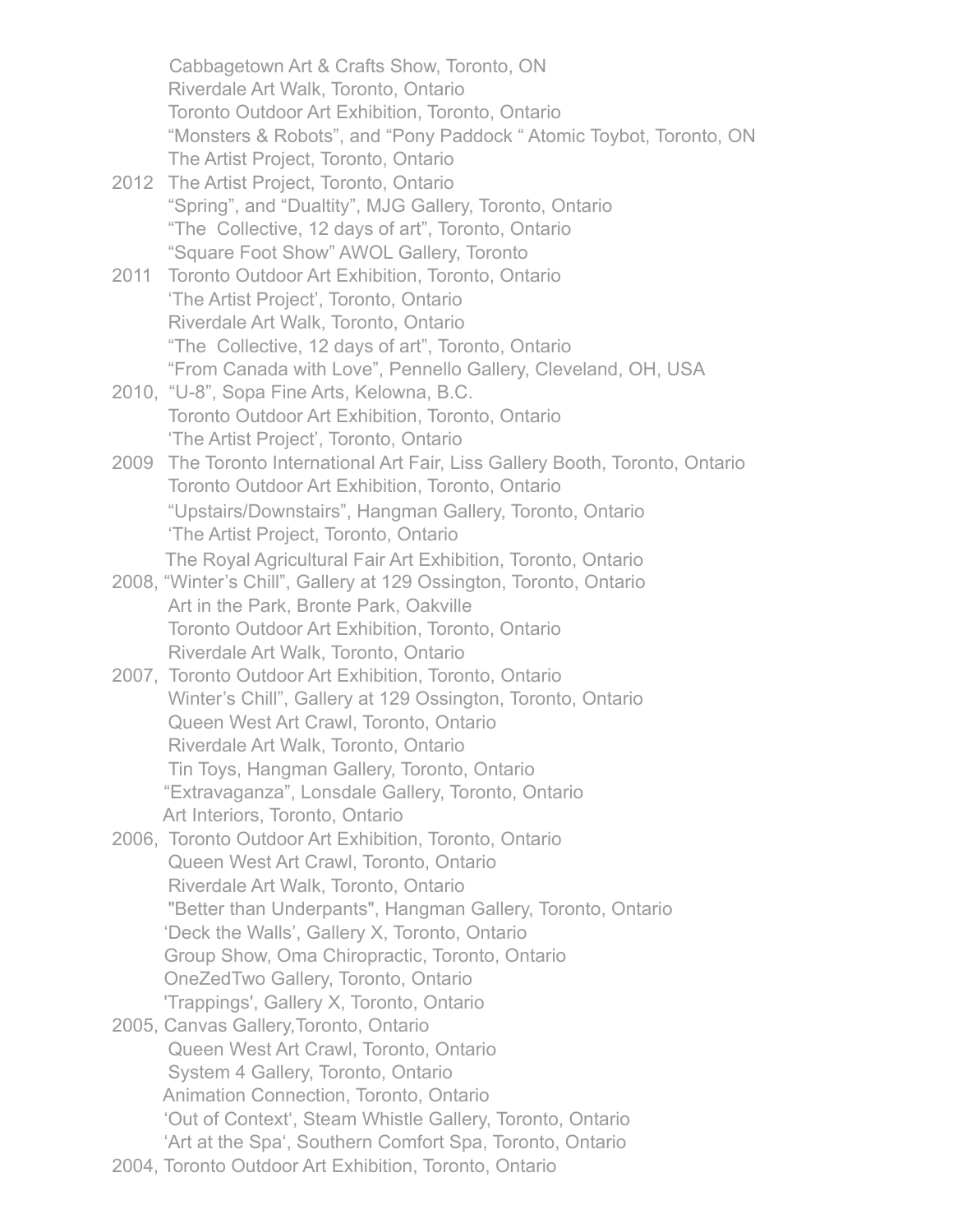Upper Gallery, Toronto, Ontario 'Affordable Art Show', Praxis Gallery, Toronto, Ontario 'Square Foot', A.W.O.L. Gallery, Toronto, Ontario 'Hi Libido', Gallery 1313, Toronto, Ontario Junction Arts Festival, Toronto, Ontario Distillery Outdoor Art Festival, Toronto, Ontario 'New Members', The Process Gallery, Gallery 1313, Toronto, Ontario

### **Education**

1993-1997 Ryerson Polytechnic University (BFA) 1990-1992 Fanshawe College (Interior Design)

### **Professional Experience**

1994 - 2018, Proprietor of Faux Finish & Mural Company 1999 - 2003, Head of Mural Production at Brushworks Studio 1993 - 2003, Theatrical Scenic Painting Experience with: Opera Atelier, Shaw Festival, Canadian Opera Company, Buddies in Bad Times Theatre, Regent Theatre Foundation, Y.P.T, Theatre Passe Muraille, Huron Country Playhouse

### **Selected Collections**

Kevric real Estate Corp. (Lobby Art) Toronto, Ontario The Daniels Corporation, (Lobby Art) Toronto, Ontario Pomerleau Construction, (Lobby Art) Toronto, Ontario Mayor Phyllis Morris, Aurora, Ontario (Mayor of Aurora) Alex Lifeson, Toronto, Ontario (Rush's amazing guitarist) Stuart McLean, Toronto, Ontario (Broadcaster/Comedian/Author) Ann Marie MacDonald, Toronto, Ontario (Author/Actor/Journalist) Colio Estates, Toronto, Ontario Steam Whistle Brewery, Toronto, Ontario Private Collections all over the world including USA, England, Anguilla, Istanbul, Brazil, British Columbia, NYC, Winnipeg, Montreal.

#### **Awards and Grants**

2020, Curated By The Jealous Curator for T.O.A.F., Toronto, Ontario 2019, Honourable Mention painting, Riverdale Art Walk, Toronto, Ontario 2017, One of a Kind Christmas Show 2016, One of a Kind Christmas Show "Best booth" 2013, Cabbagetown "Richard Silver Special Award" 2004, People's Choice Award, Junction Arts Festival, Toronto, Ontario

## **Selected Publications**

"Art of Film", Cineplex Magazine, Fall 2020 Mondo Neon Podcast, Winter 2020 The Jealous Curator, Spring 2019 Quill and Quire - Cover art "Kid-lit" issue, 2019 Smith Journal, September 2019 "Trial by Fire", Canadian Art Junkie, 2019